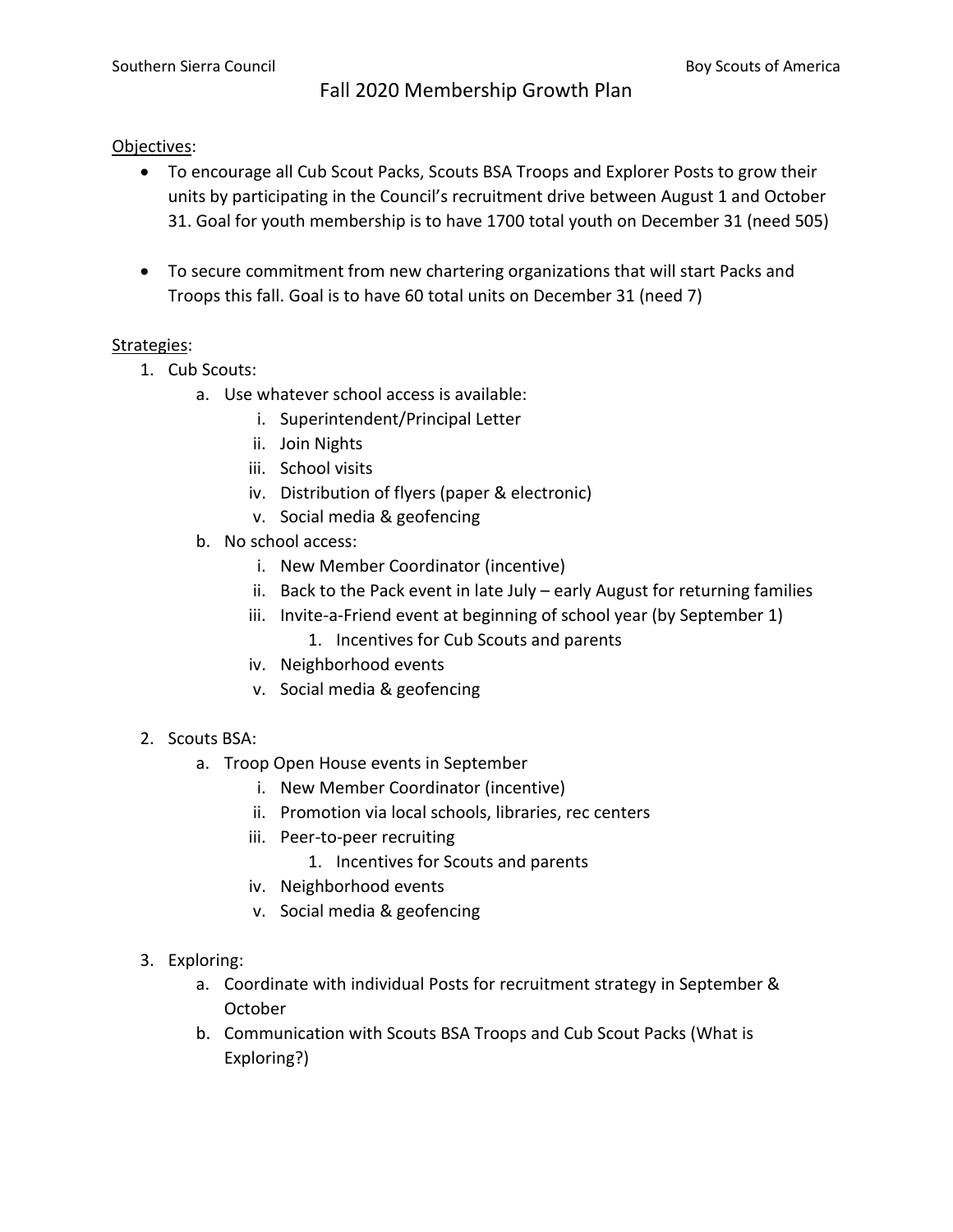- 4. New Chartering Organizations & New Units
	- a. Ask Board members to identify potential organizations to contact & set up meeting
	- b. Identify communities lacking Scouting presence as target markets for new unit growth
	- c. Visit potential organizations to determine compatibility for Scouting and which programs fit. This process will also include visits to existing organizations to encourage hosting the whole Scouting family (Pack, Troop, Crew).
	- d. Form unit organizing committee
	- e. Recruit leaders and youth
	- f. Charter new unit

## Timeline:

- June-July: Contact all units to review recruitment plan and secure their participation
- July: Hold recruitment training and orientation for unit leaders and New Member **Coordinators**
- July: Potential Charter Organization visits; secure commitments for new units
- Late July-early August: Back to the Pack events
- July-August: Packs set dates for Join Nights & invite-a-Friend events (August dates)
- August 1: Begin promotion of Join Nights and Invite-a-Friend events for Packs
- August: Join Nights, Invite-a-Friend events & neighborhood events for Packs
	- Flyers
	- Social media
	- Schools, libraries, rec centers, etc.
- August: Troops set dates for Open Houses (September dates)
- September 1: Begin promotion of Troop Open House events
	- Flyers
	- Social media
	- Peer-to-peer cards
	- Schools, libraries, rec centers, etc.
- September: Open Houses & neighborhood events for Troops
- New Unit Organizing events
- September: Contact Explorer Posts to discuss recruitment plan
- October: follow-up initial recruitment events with additional invites and peer-to-peer recruiting for youth and parents (incentives)
- October 31: Celebrate recruitment campaign success and recognize incentive winners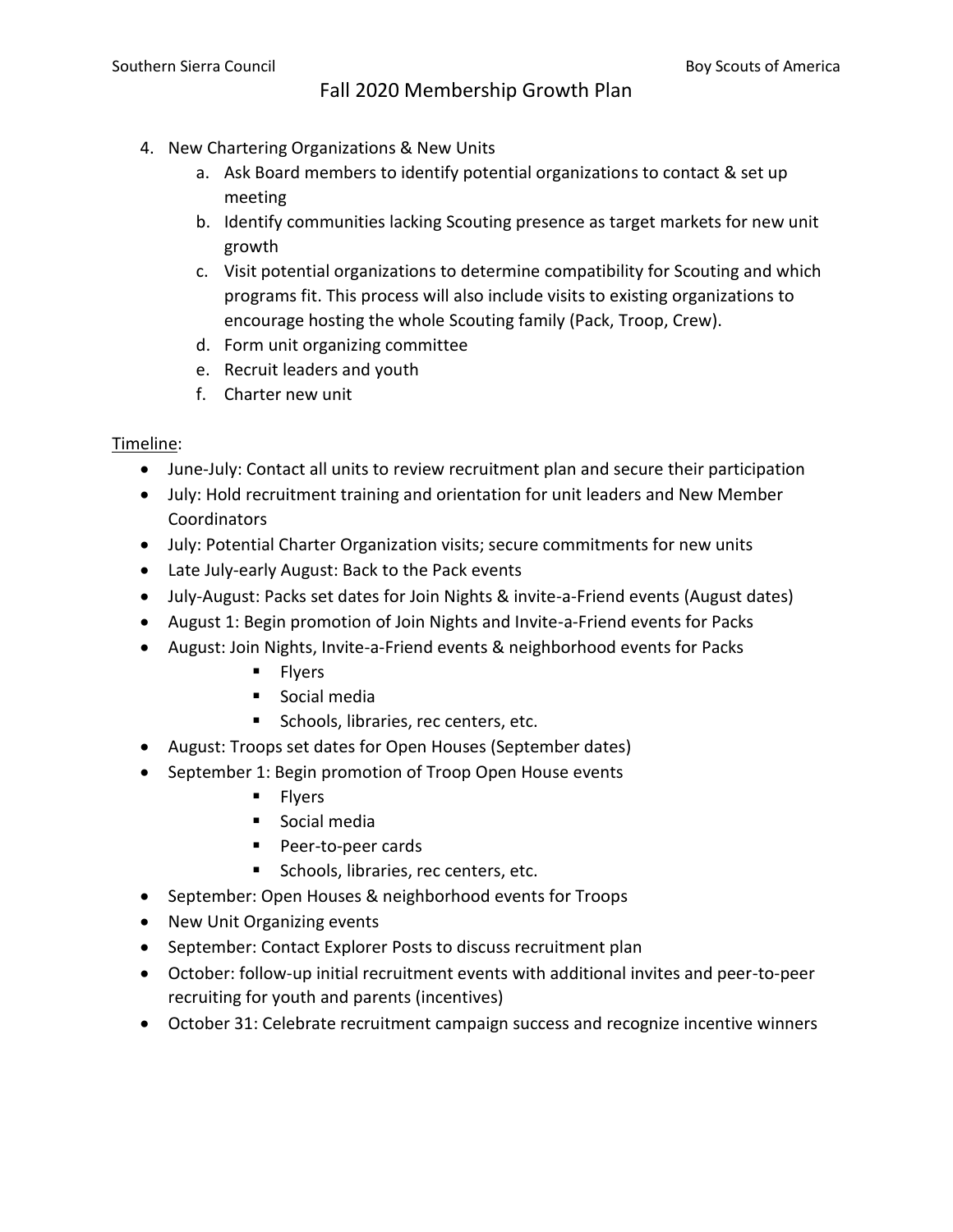### Incentives:

- Youth: Invite another youth to join their Pack or Troop between August 1 and October 31. When the invited youth joins, the Scout will receive a special incentive.
	- o Cub Scout youth: Pinewood derby car kit
	- o Scouts BSA youth: Pocket knife
	- o Exploring youth: Exploring lapel pin
	- o Newly recruited youth: patch
- Parent, leader or any adult: Invite a parent to bring their youth to join their Pack or Troop between August 1 and October 31. If the invited youth joins, the adult will receive a Starbucks gift card. If the invited youth's parent becomes a registered volunteer, the adult will get two Starbucks gift cards.

Materials Available:

- Flyers
- Posters
- Yard Signs
- Stickers
- Applications (youth & adult)